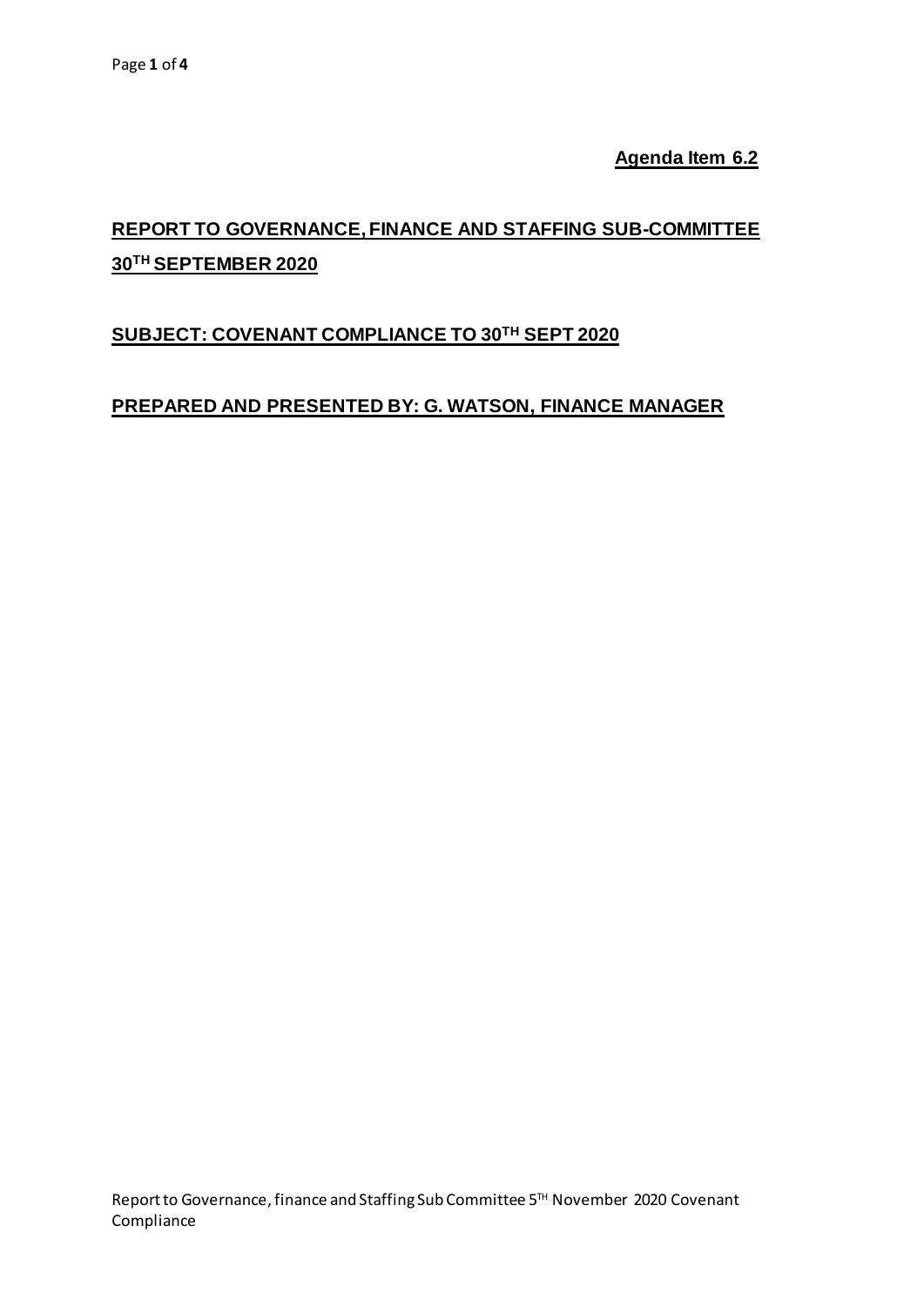This report informs the Management Committee of the Associations compliance with our banking covenants, as set out in our loan agreements with the Triodos Bank.

A Covenant is a condition of a loan that lender uses to monitor a borrower's performance during the period covered by the loan. The covenants are detailed in the attached papers.

Yorkhill Housing Association Ltd is complying with all of its loan covenants with Triodos Bank as at 30<sup>th</sup> September 2020.

The Management Committee is asked to note the Association's compliance with its banking covenants to 30<sup>th</sup> September 2020.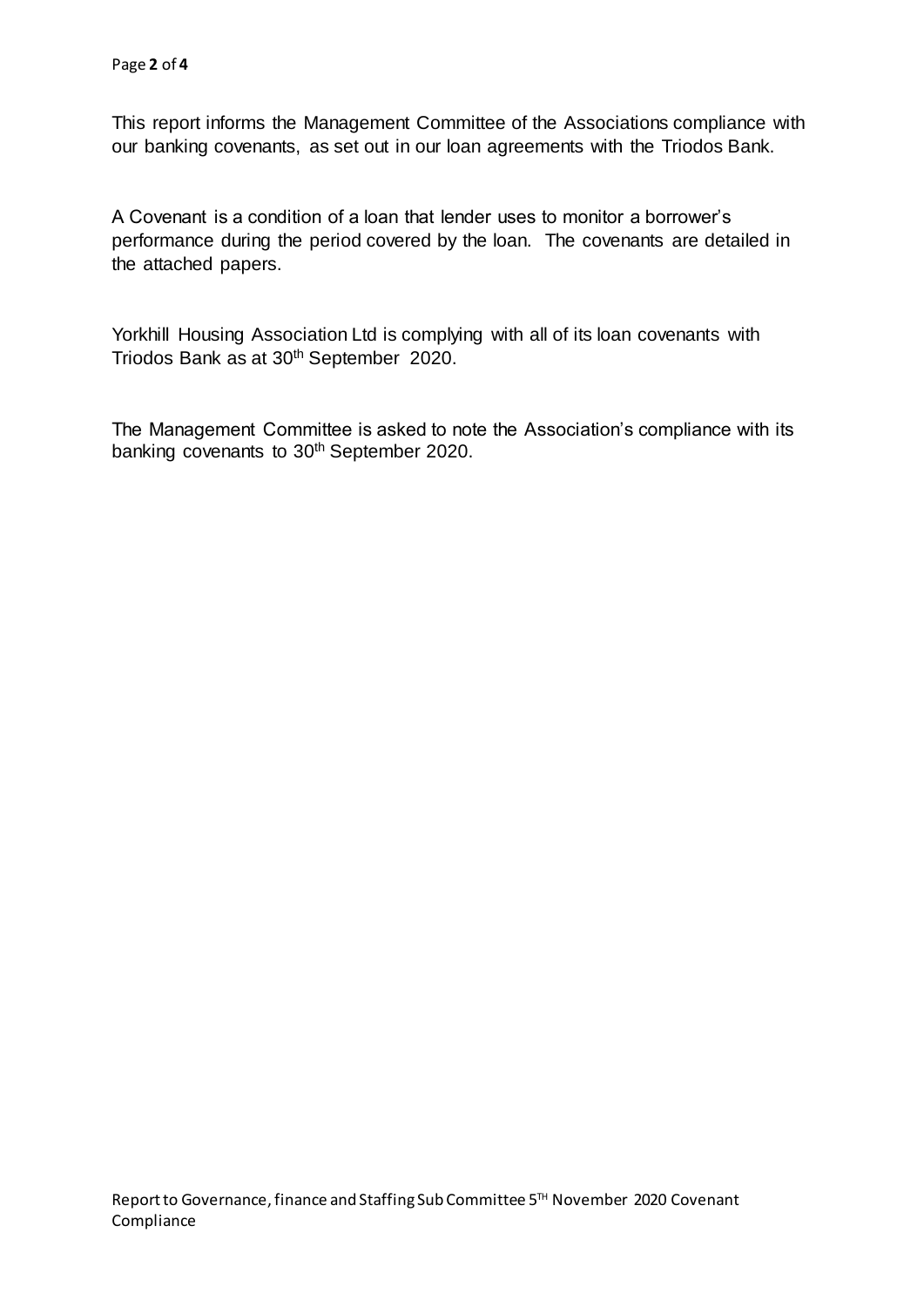### **TRIODOS LOAN COVENANT REPORT**

#### **Triodos Covenants at 30th September 2020**

The Association will satisfy the loan covenants with Triodos as at 30.09.20.

#### **1. Interest Cover**

The interest cover ratio is the measure of the Association`s ability to meet its interest payments:

| <b>Operating Surplus</b>                                | 136,668    |
|---------------------------------------------------------|------------|
| Add back depreciation of housing properties             | 241,146    |
| Add back gain/deduct loss on disposals of properties    | 0          |
| Deduct amortisation of public sector grant              | $-146,501$ |
| Deduct any payment made in year towards Pension deficit | $-47,181$  |
| <b>Adjusted Operating Surplus</b>                       | 184,132    |
| Interest Payable                                        | 15,561     |
| Interest Receivable                                     | $-362$     |
| Net Interest payable                                    | 15,199     |
| Interest Cover                                          | 12.11      |
| Covenant                                                | 1.1        |
| Covenant satisfied                                      | <b>YES</b> |

#### **2. Debt Service Cover**

The debt service coverage ratio is the ration of cash available for debt servicing to interest, principal and lease:

| <b>Adjusted Operating Surplus</b> | 184,132 |
|-----------------------------------|---------|
| Net Interest Paid                 | 15,561  |

Report to Governance, finance and Staffing Sub Committee 5<sup>™</sup> November 2020 Covenant Compliance